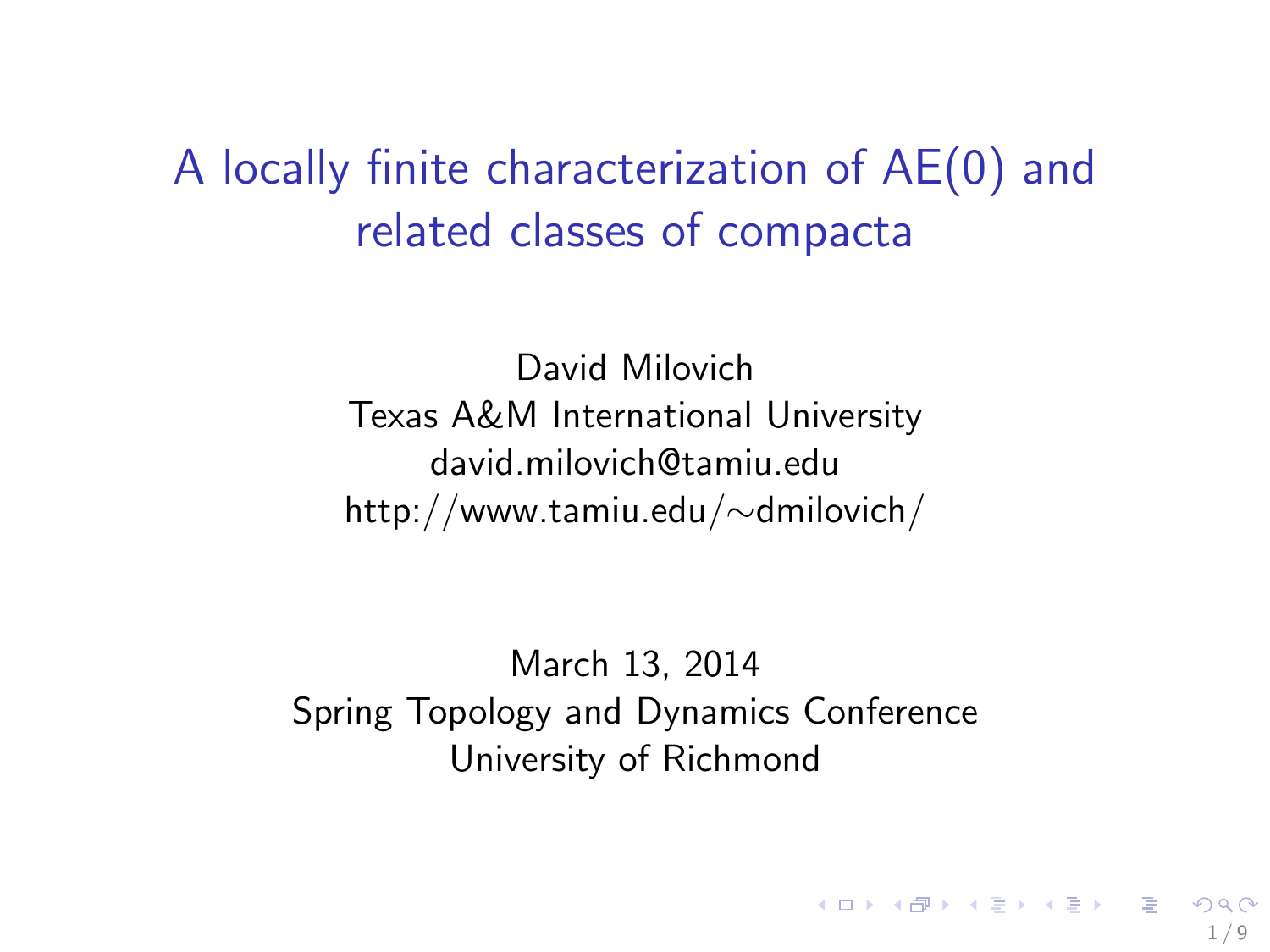## Stone duality notation

- $\triangleright$  A compactum is a compact Hausdorff space.
- $\triangleright$  A boolean space is a compactum with a clopen base.
- $\triangleright$  Clop is the contravarient functor from boolean spaces and continuous maps to boolean algebras and homomorphisms.
	- $\triangleright$  Clop(X) is ({K ⊆ X : K clopen}, ∩, ∪, K  $\mapsto$  X \ K}).

• 
$$
Clop(f)(K) = f^{-1}[K]
$$
.

 $\triangleright$  Modulo isomorphism, the inverse of Clop is the functor Ult:

2 / 9

K ロ ▶ K @ ▶ K 할 ▶ K 할 ▶ ( 할 )

- ► Ult(A) is  $\{U \subseteq A : U$  ultrafilter} with clopen base  $\{ \{ U \in \text{Ult}(A) : a \in U \} : a \in A \};$
- $\blacktriangleright$  Ult $(\phi)(U) = \phi^{-1}[U].$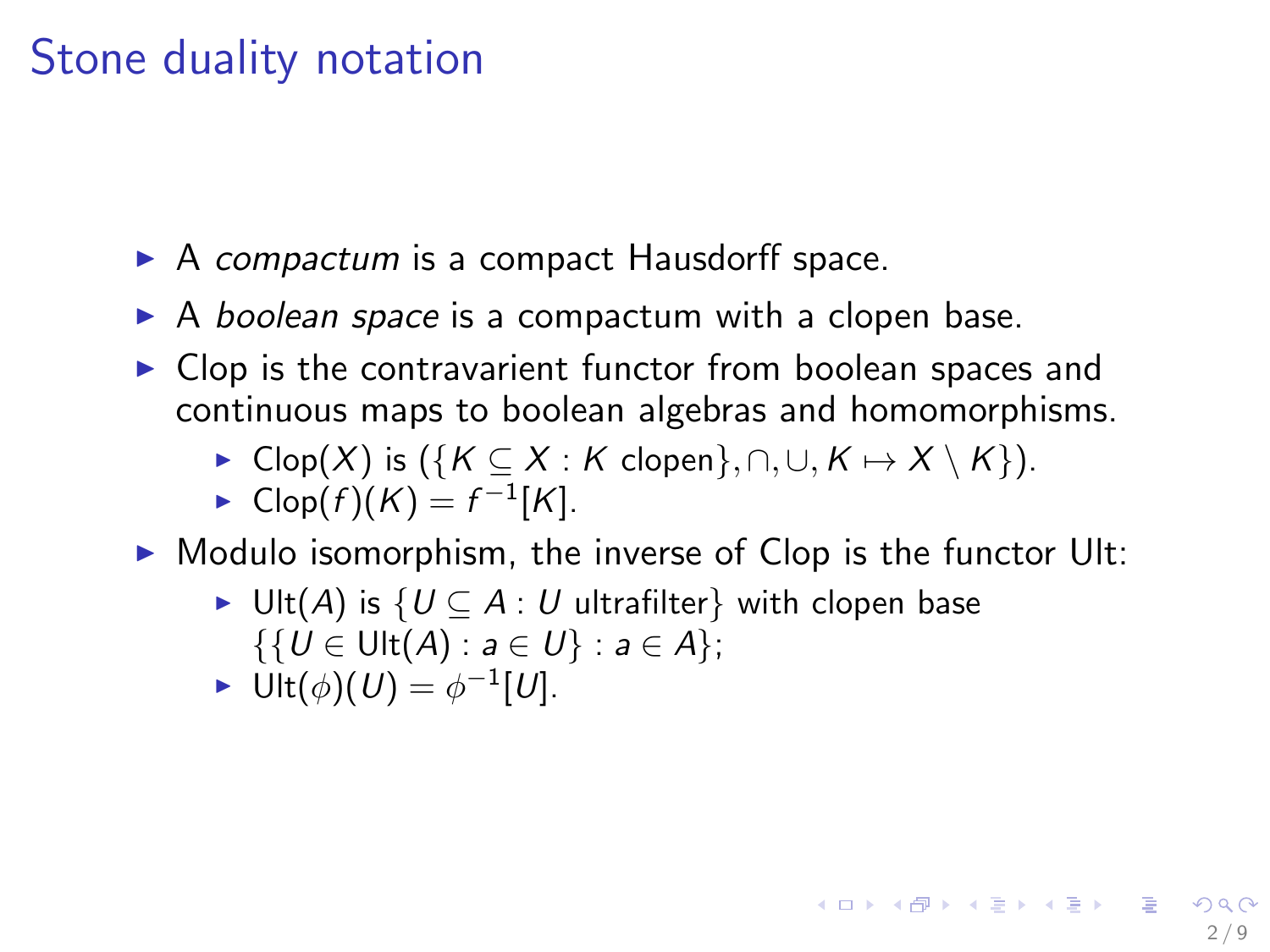## Open is dual to relatively complete.

- $\triangleright$  A boolean subalgebra A of B is called *relatively complete* if every  $b \in B$  has a least upper bound in A.
	- ► Let  $A \leq_{\sf rc} B$  abbreviate "A is relatively complete in B."
- A boolean homomorphism  $\phi: A \rightarrow B$  is called relatively complete if  $\phi[A] \leq_{\sf rc} B$ .
- A boolean homomorphism  $\phi$  is relatively complete iff Ult( $\phi$ ) is open.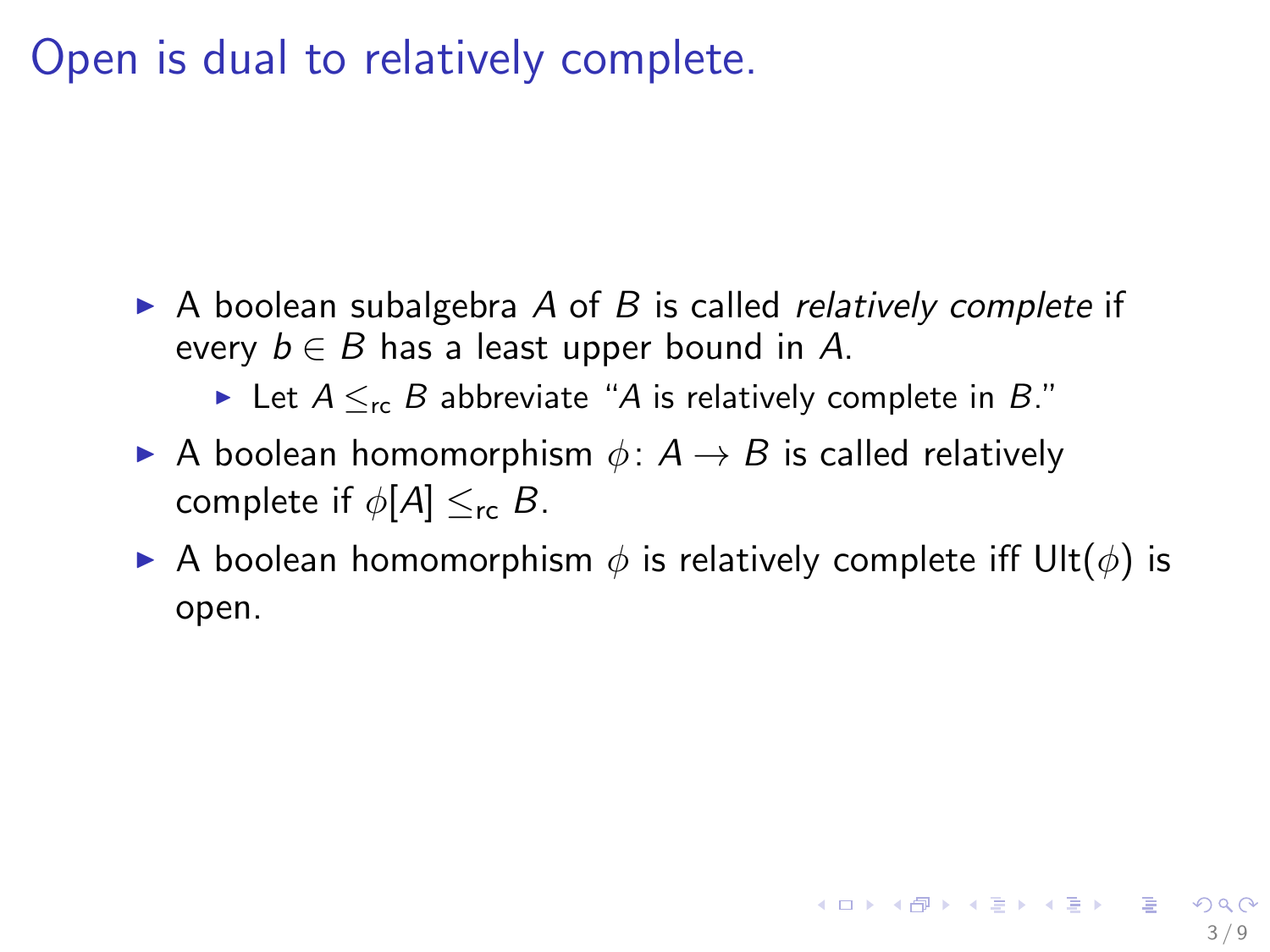# AE(0) spaces

#### Definition

A boolean space  $X$  is an absolute extensor of dimension zero, or AE(0) for short, if, for every continuous  $f: Y \rightarrow X$  with  $Y \subseteq Z$ boolean, f extends to a continuous  $g: Z \to X$ .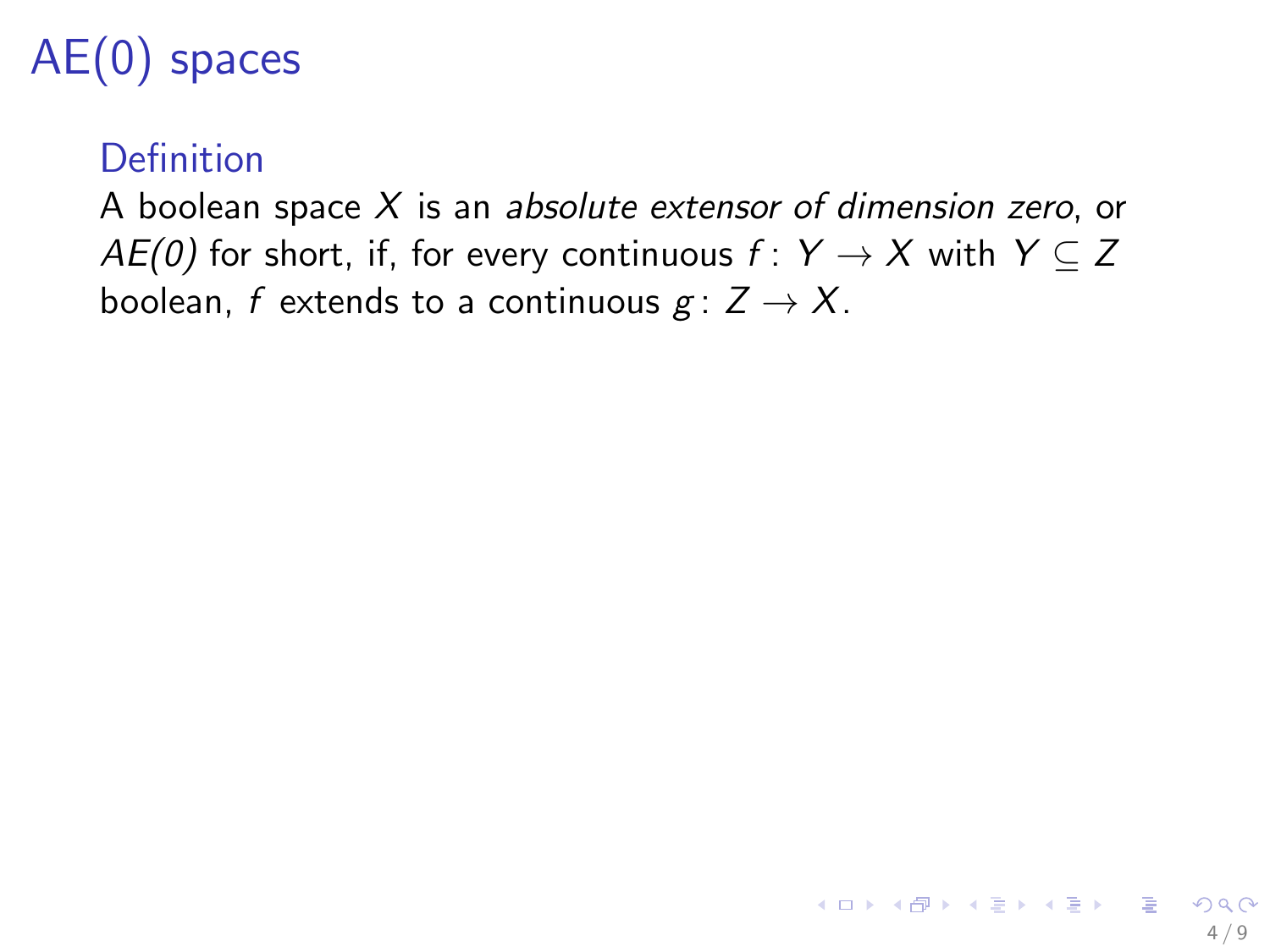# AE(0) spaces

#### Definition

A boolean space  $X$  is an absolute extensor of dimension zero, or AE(0) for short, if, for every continuous  $f: Y \rightarrow X$  with  $Y \subseteq Z$ boolean, f extends to a continuous  $g: Z \to X$ .

Given a boolean space X of weight  $\leq \kappa$ , the following are known to be equivalent:

- $\blacktriangleright$  X is AE(0).
- $\blacktriangleright$  X is Dugundji, *i.e.*, a retract of  $2^{\kappa}$ .
- $\blacktriangleright$   $X \times 2^{\kappa} \cong 2^{\kappa}$ .
- ► There exists Y such that  $X \cong Y \subseteq 2^{\kappa}$  and, for all  $\alpha < \beta < \kappa$ , the projection  $\pi_{\alpha,\beta}$ :  $Y \upharpoonright \beta \rightarrow Y \upharpoonright \alpha$  is open.
- ► Clop(X) has an additive rc-skeleton, *i.e.*, if  $n < \omega$ ,  $\theta$  is a regular cardinal, and  $Clop(X) \in N_i \prec H(\theta)$  for all  $i < n$ , then  $\langle \mathsf{Clop}(X) \cap \bigcup_{i < n} \mathsf{N}_i \rangle \leq_{\mathsf{rc}} \mathsf{Clop}(X).$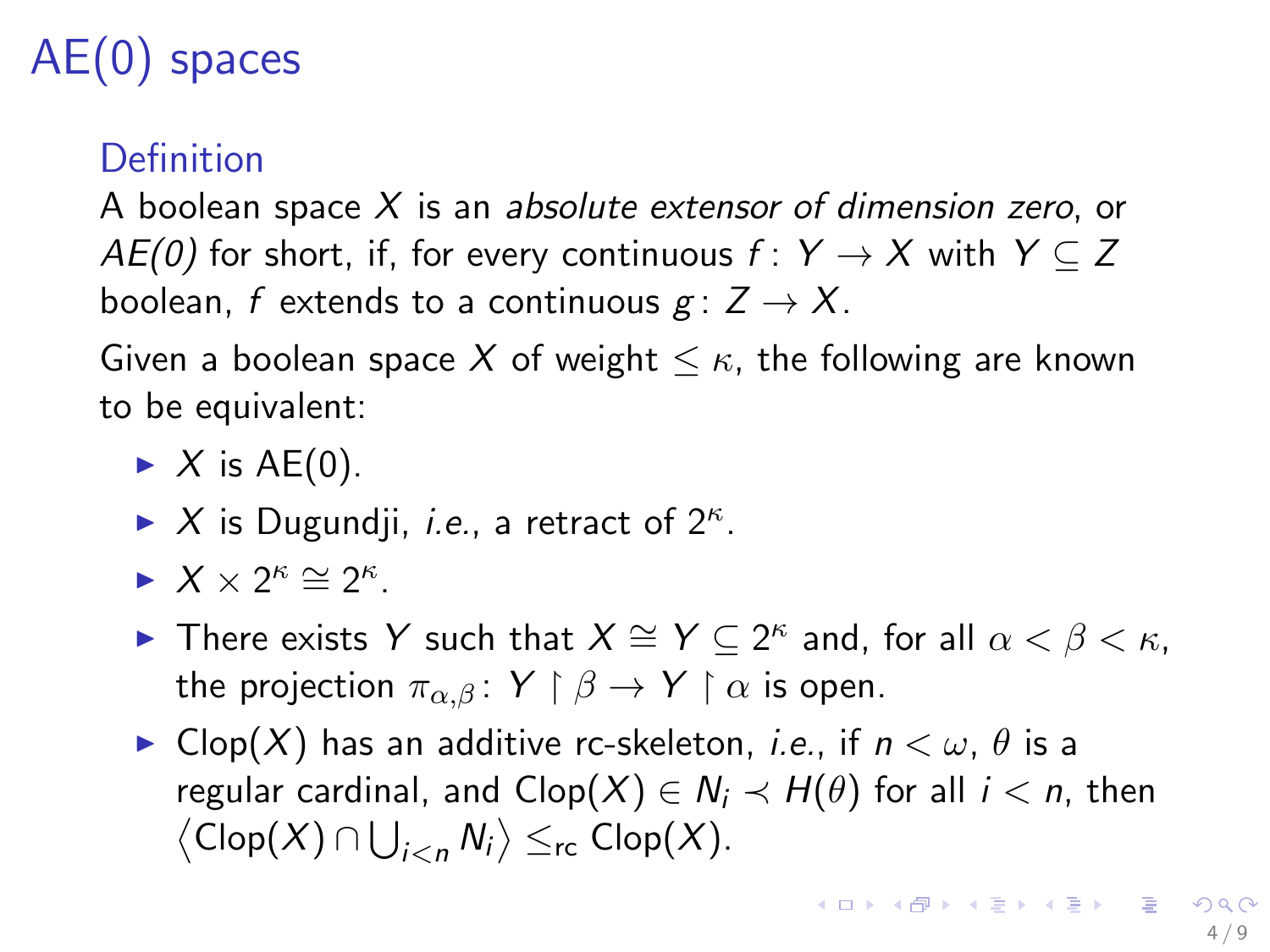## Multicommutativity

- $\blacktriangleright$  A poset diagram of boolean spaces is pair of sequences  $(\vec{X},\vec{f})$ with
	- $\blacktriangleright$  dom $(\vec{X})$  a poset,
	- $\triangleright$  X<sub>i</sub> a boolean space for all  $i \in$  dom(X),
	- $\blacktriangleright$   $f_{j,i} \colon X_i \to X_j$  continuous for all  $j < i,$  and
	- $f_{k,j} = f_{k,j} \circ f_{i,j}$  for all  $k < j < i$ .
- $\blacktriangleright$  Given a poset diagram  $(\vec{X},\vec{f})$  and  $I\subseteq$  dom $(\vec{X})$ , let

$$
\lim(X_i : i \in I) = \left\{ p \in \prod_{i \in I} X_i : \forall \{j < i\} \subseteq I \mid p(j) = f_{j,i}(p(i)) \right\}.
$$

 $\blacktriangleright$  Call a poset diagram  $(\vec{X}, \vec{f})$  multicommutative if, for all  $i\in$  dom $(\vec{X})$ ,  $\prod_{j < i}f_{j,i}$  maps  $X_i$  onto lim $(X_j : j < i).$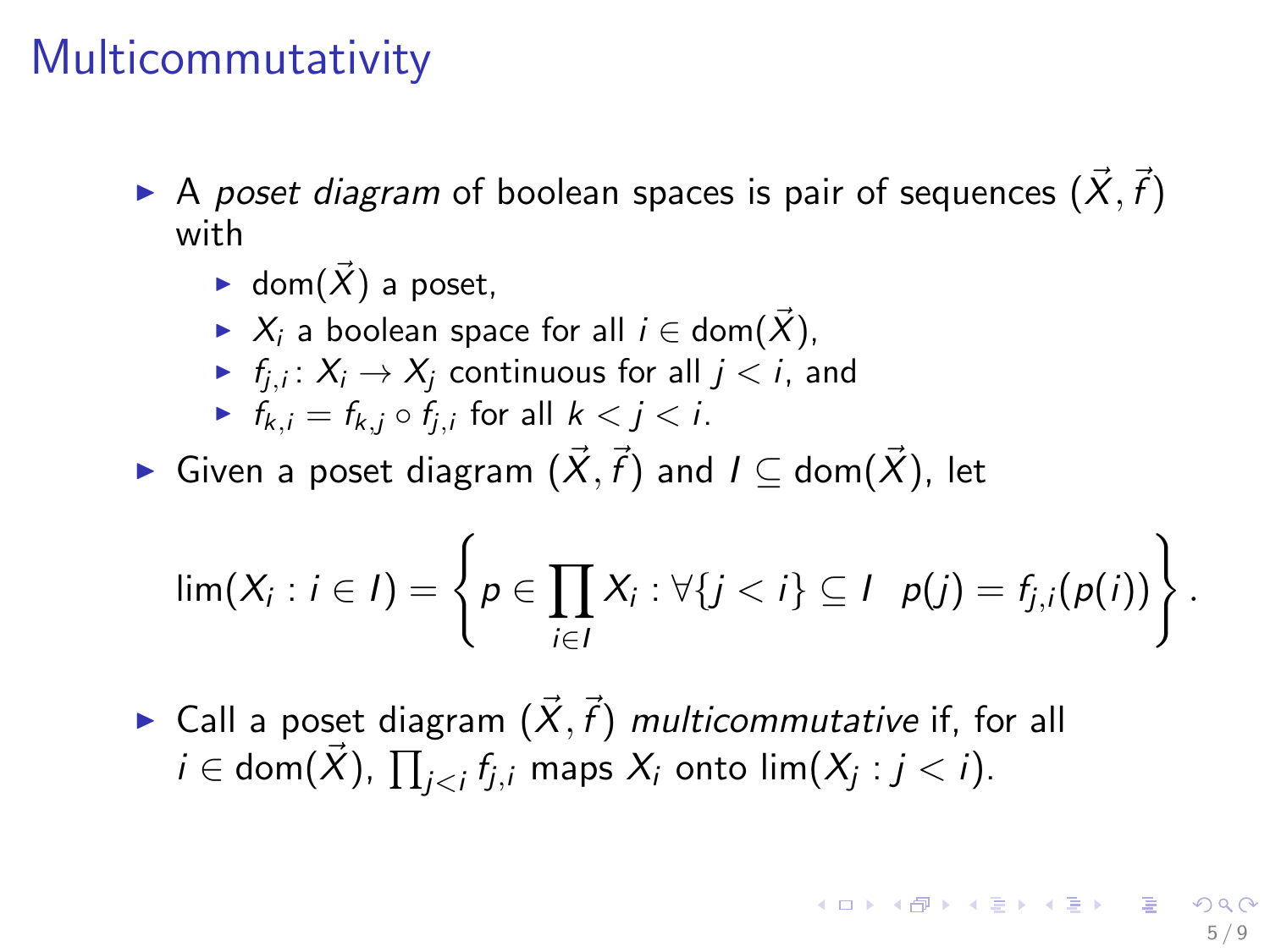# A new characterization of AE(0)

- $\triangleright$  A poset P is called locally finite if every lower cone is finite.
- $\blacktriangleright$  A poset diagram  $(\vec{X},\vec{f})$  is *locally finite* if dom $(\vec{X})$  is locally finite and every  $X_i$  is finite.
- $\blacktriangleright$  A poset diagram  $(\vec{X},\vec{f})$  is called a *lattice diagram* if dom $(\vec{X})$ is a lattice and  $\{(p,q): f_{i \wedge i,i \vee i}(p) = f_{i \wedge i,i \vee i}(q)\}\)$  is the least closed transitive relation containing  $\bigcup_{k \in \{i,j\}} \{(p,q) : f_{k,i \vee j}(p) = f_{k,i \vee j}(q)\}.$

## Theorem (M.)

Given a boolean space  $X$ , the following are equivalent.

- $\blacktriangleright$  X is AE(0).
- $\triangleright$  X is homeomorphic to the limit of a multicommutative locally finite poset diagram.
- $\triangleright$  X is homeomorphic to the limit of a multicommutative locally finite lattice diagram.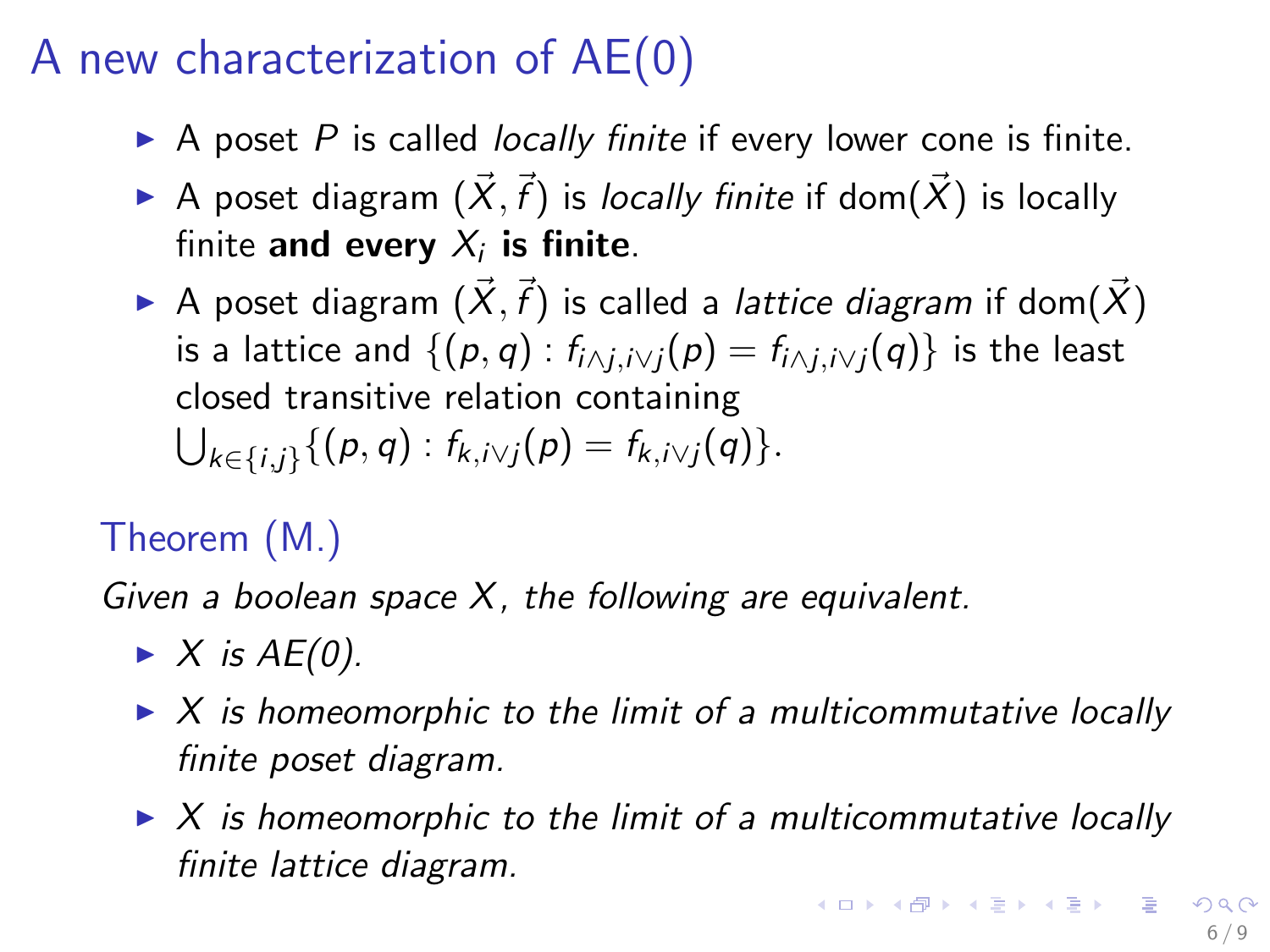## Long  $\omega_1$ -approximation sequences

For every ordinal  $\alpha$ , let

$$
\text{ \textbf{--} } \lfloor \alpha \rfloor = \max \{\beta \leq \alpha : \beta < \omega_1 \text{ or } \exists \gamma \ \vert \alpha \vert \cdot \gamma = \beta \};
$$

 $\bullet \ \alpha = [\alpha] + [\alpha];$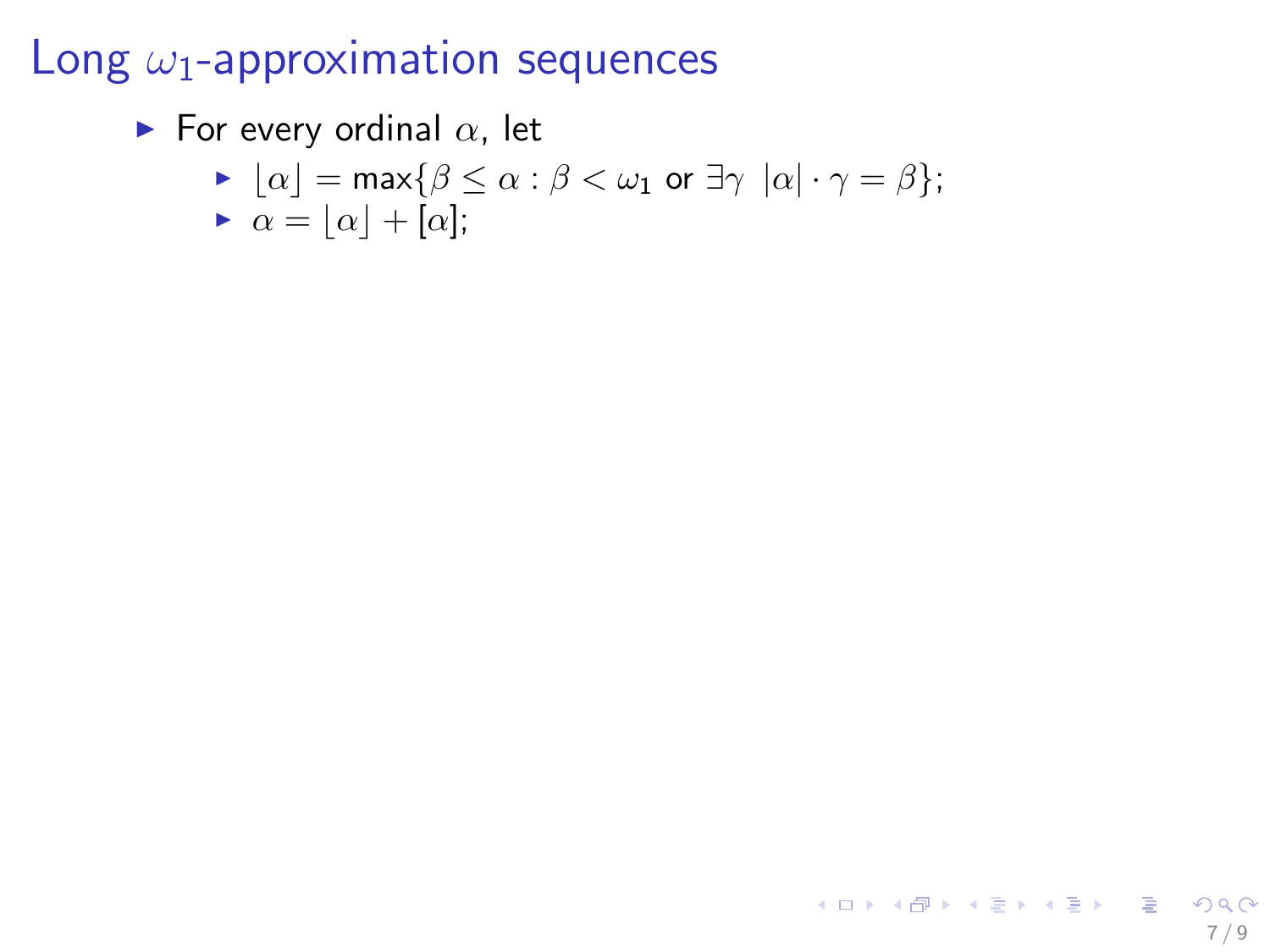## Long  $\omega_1$ -approximation sequences

- For every ordinal  $\alpha$ , let
	- $\blacktriangleright |\alpha| = \max{\beta \leq \alpha : \beta < \omega_1 \text{ or } \exists \gamma |\alpha| \cdot \gamma = \beta};$
	- $\triangleright \alpha = \lfloor \alpha \rfloor + \lbrack \alpha \rbrack;$

$$
\blacktriangleright \left[ \alpha \right]_0 = \alpha;
$$

$$
\blacktriangleright \ [\alpha]_{n+1} = [[\alpha]_n];
$$

$$
\blacktriangleright \left[ \alpha \right]_n = \sum_{i < n} \left[ \left[ \alpha \right]_i \right];
$$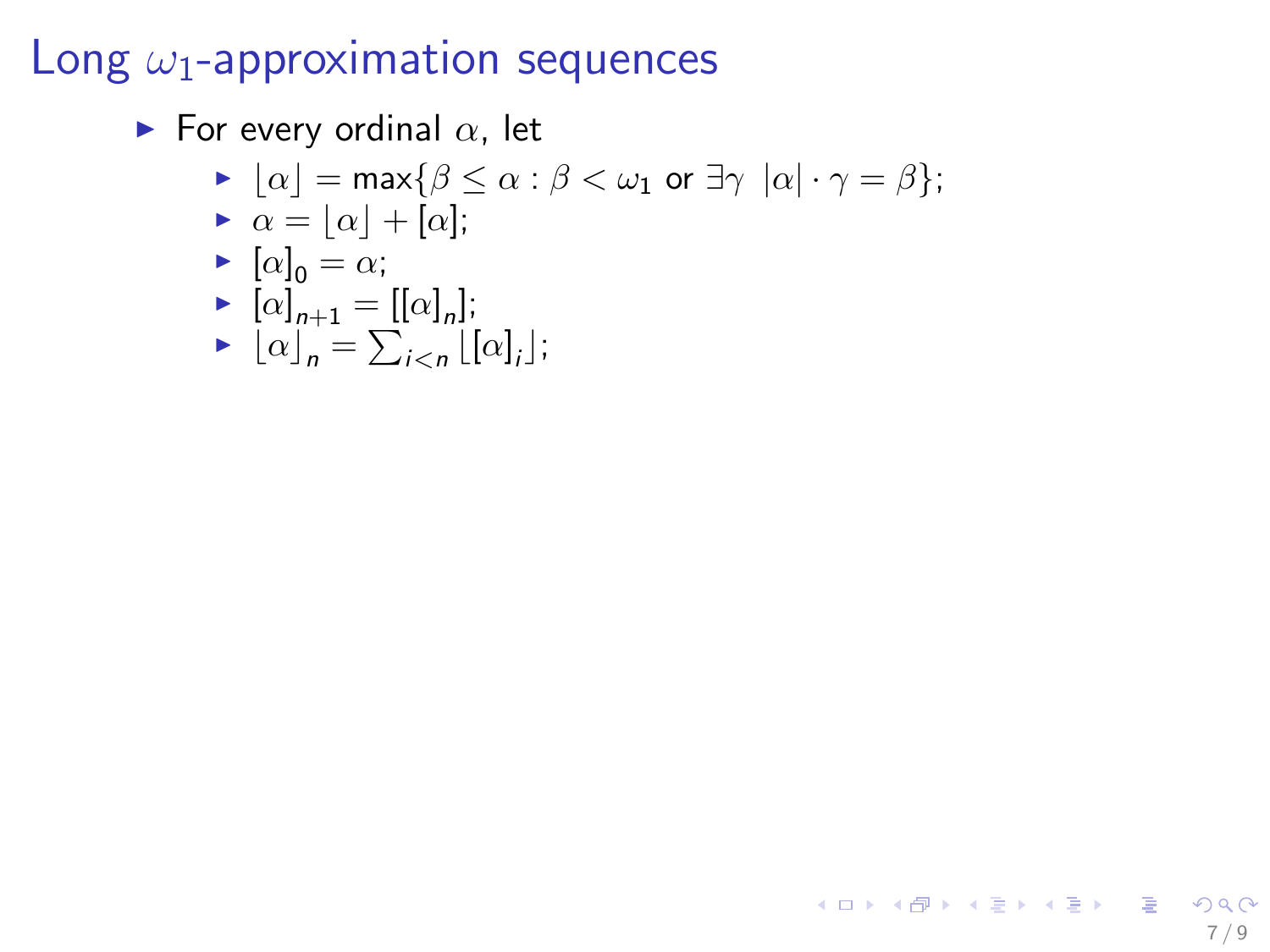#### Long  $\omega_1$ -approximation sequences

For every ordinal  $\alpha$ , let

- $\blacktriangleright |\alpha| = \max{\beta \leq \alpha : \beta < \omega_1 \text{ or } \exists \gamma |\alpha| \cdot \gamma = \beta};$
- $\triangleright \alpha = |\alpha| + |\alpha|;$
- $\blacktriangleright \ [\alpha]_0 = \alpha;$
- $\blacktriangleright \ [\alpha]_{n+1} = [[\alpha]_n];$
- $\blacktriangleright \left[ \alpha \right]_n = \sum_{i \leq n} \left[ \left[ \alpha \right]_i \right];$
- $\blacksquare \top(\alpha) = \min\{n < \omega : [\alpha]_n = 0\}.$
- If  $1 \leq k < \omega$  and  $\alpha \leq \omega_k$ , then  $\Box(\alpha) \leq k$ .
- **In Given**  $\theta$  regular and uncountable, a long  $\omega_1$ -approximation sequence is a transfinite sequence  $(M_\alpha)_{\alpha \leq n}$  of countable elementary substructures of  $H(\theta)$  such that  $(M_\beta)_{\beta<\alpha}\in M_\alpha$ for all  $\alpha < \eta$ .
- $\blacktriangleright$  (M., 2008) If M is a long  $\omega_1$ -approximation sequence and  $\alpha, \beta \in$  dom $(\overline{M})$ , then
	- $M_{\beta} \in M_{\alpha} \Leftrightarrow \beta \in \alpha \cap M_{\alpha} \Leftrightarrow M_{\beta} \subset M_{\alpha};$
	- $\blacktriangleright$  for all  $i < \daleth(\alpha)$ ,  $M^i_\alpha = \bigcup \{M_\gamma : [\alpha]_i \leq \gamma < [\alpha]_{i+1}\}$  is a directed union; hence,  $M^i_\alpha \prec H(\theta)$ . K ロ ▶ K @ ▶ K 글 ▶ K 글 ▶ │ 글 │ ◆ Q Q <mark>Q</mark>

7 / 9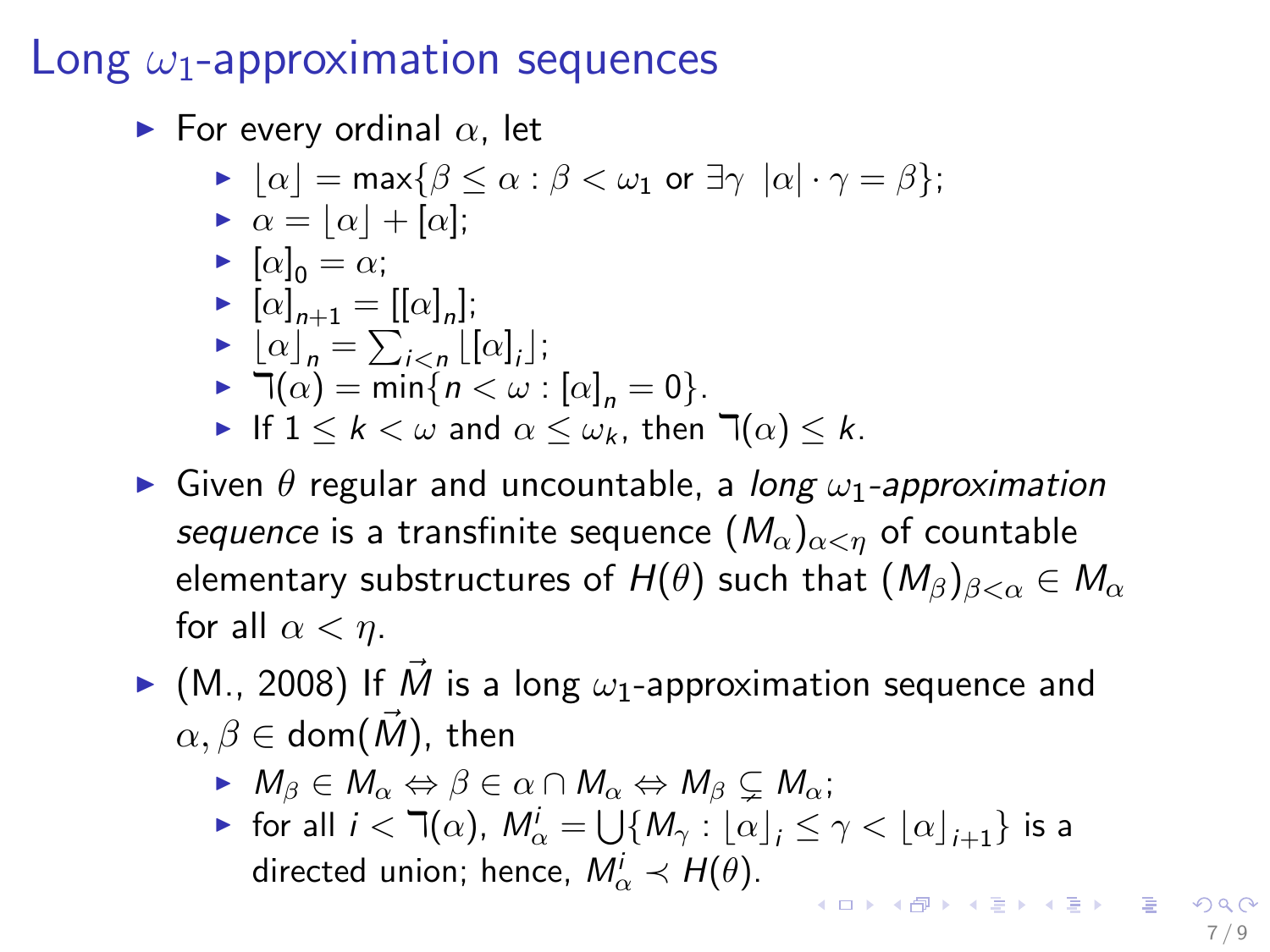- $\blacktriangleright$  Call a lattice diagram  $(\vec{X}, \vec{f})$  *n-commutative* on *I* if, for all  $i, j_0, \ldots, j_{n-1} \in I$  with  $j_0, \ldots, j_{n-1} < i$ ,  $\prod_{k \in K} f_{k,i}$  maps  $X_i$ onto  $\operatorname{\sf lim}(X_k : k \in \bigcup_{m < n} \{k \in \operatorname{\mathsf{dom}}(\vec{X}) : k \leq j_m\}).$
- $\triangleright$  Call a boolean space *n-commutative* if it is homeomorphic to the limit of an locally finite lattice diagram that is n-commutative on a cofinal subset of dom $(\vec{X})$ .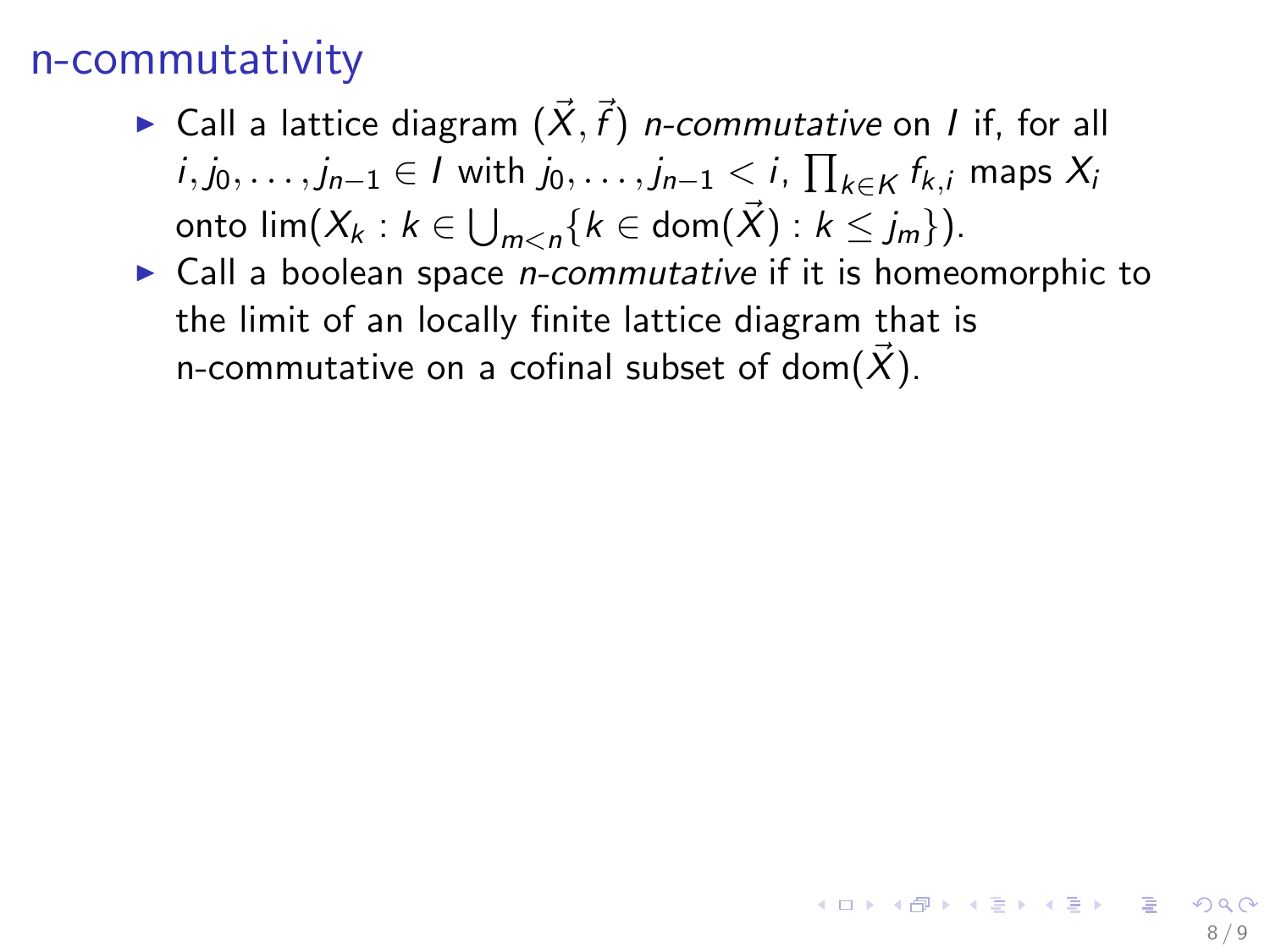- $\blacktriangleright$  Call a lattice diagram  $(\vec{X}, \vec{f})$  *n-commutative* on *I* if, for all  $i, j_0, \ldots, j_{n-1} \in I$  with  $j_0, \ldots, j_{n-1} < i$ ,  $\prod_{k \in K} f_{k,i}$  maps  $X_i$ onto  $\operatorname{\sf lim}(X_k : k \in \bigcup_{m < n} \{k \in \operatorname{\mathsf{dom}}(\vec{X}) : k \leq j_m\}).$
- $\triangleright$  Call a boolean space *n-commutative* if it is homeomorphic to the limit of an locally finite lattice diagram that is n-commutative on a cofinal subset of dom $(\vec{X})$ .
- $\blacktriangleright$  The Stone dual of "2-commutative boolean space" has been studied under the name of "strong Freese-Nation property."
- $\triangleright$  There are 2-commutative boolean spaces of weight  $\aleph_2$  that are known to not be AE(0), e.g., the symmetric square of  $2^{\omega_2}$ .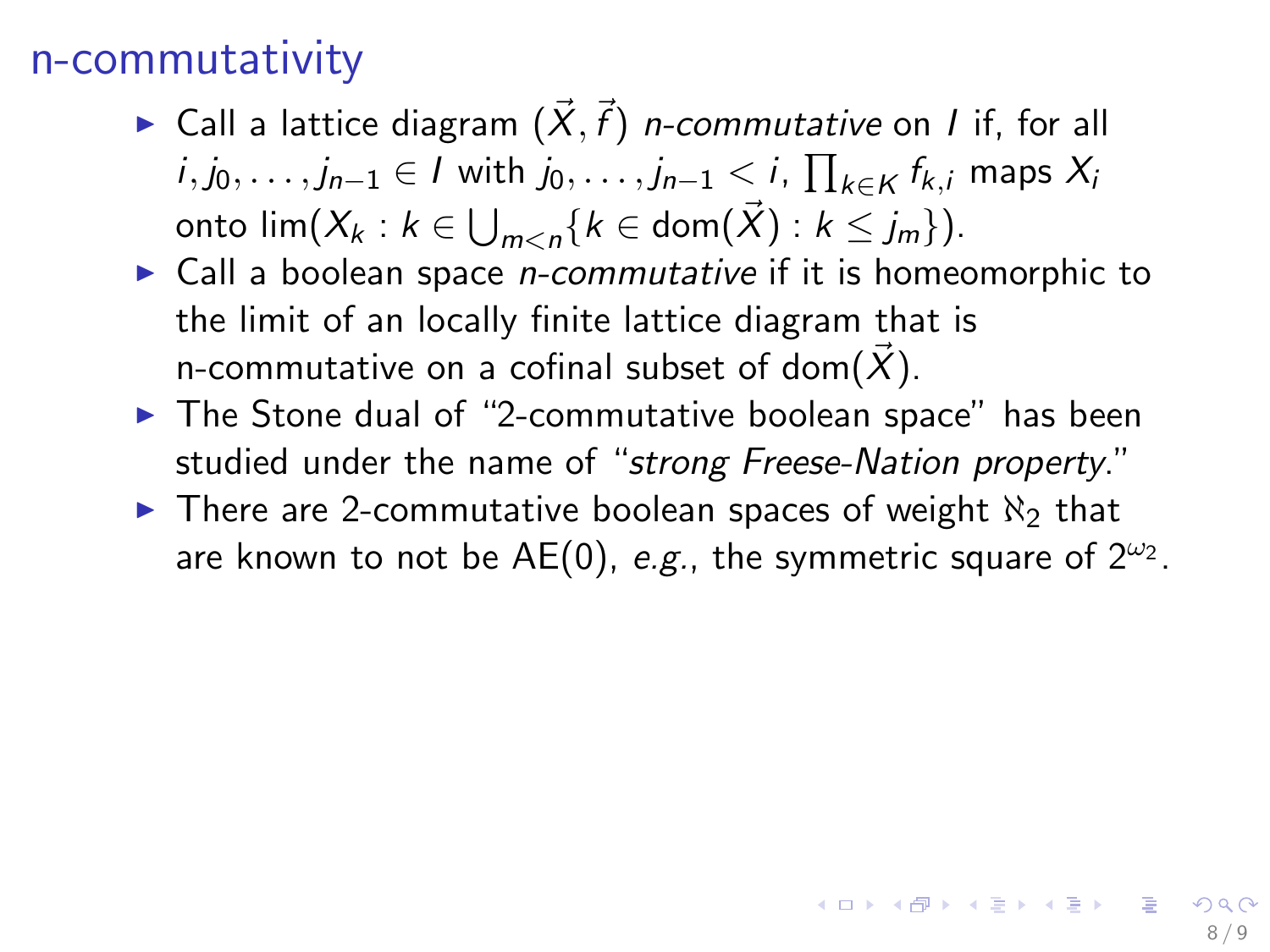- $\blacktriangleright$  Call a lattice diagram  $(\vec{X}, \vec{f})$  *n-commutative* on *I* if, for all  $i, j_0, \ldots, j_{n-1} \in I$  with  $j_0, \ldots, j_{n-1} < i$ ,  $\prod_{k \in K} f_{k,i}$  maps  $X_i$ onto  $\operatorname{\sf lim}(X_k : k \in \bigcup_{m < n} \{k \in \operatorname{\mathsf{dom}}(\vec{X}) : k \leq j_m\}).$
- $\triangleright$  Call a boolean space *n-commutative* if it is homeomorphic to the limit of an locally finite lattice diagram that is n-commutative on a cofinal subset of dom $(\vec{X})$ .
- $\blacktriangleright$  The Stone dual of "2-commutative boolean space" has been studied under the name of "strong Freese-Nation property."
- $\triangleright$  There are 2-commutative boolean spaces of weight  $\aleph_2$  that are known to not be AE(0), e.g., the symmetric square of  $2^{\omega_2}$ .
- ► Every locally finite poset of size  $\aleph_{n-1}$  contains a cofinal suborder in which every element has at most  $n$  maximal strict lower bounds.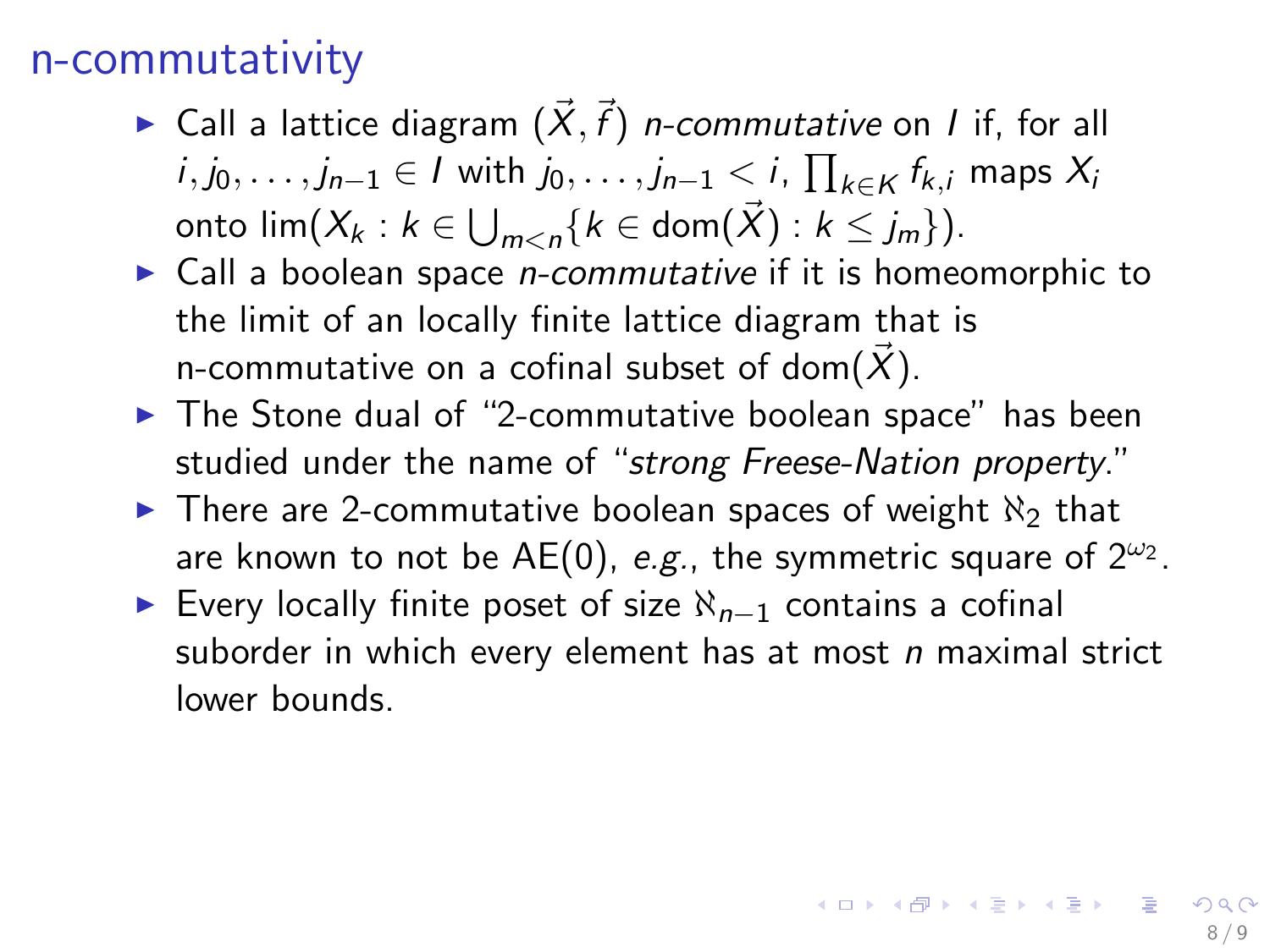- $\blacktriangleright$  Call a lattice diagram  $(\vec{X}, \vec{f})$  *n-commutative* on *I* if, for all  $i, j_0, \ldots, j_{n-1} \in I$  with  $j_0, \ldots, j_{n-1} < i$ ,  $\prod_{k \in K} f_{k,i}$  maps  $X_i$ onto  $\operatorname{\sf lim}(X_k : k \in \bigcup_{m < n} \{k \in \operatorname{\mathsf{dom}}(\vec{X}) : k \leq j_m\}).$
- $\triangleright$  Call a boolean space *n-commutative* if it is homeomorphic to the limit of an locally finite lattice diagram that is n-commutative on a cofinal subset of dom $(\vec{X})$ .
- $\blacktriangleright$  The Stone dual of "2-commutative boolean space" has been studied under the name of "strong Freese-Nation property."
- $\triangleright$  There are 2-commutative boolean spaces of weight  $\aleph_2$  that are known to not be AE(0), e.g., the symmetric square of  $2^{\omega_2}$ .
- ► Every locally finite poset of size  $\aleph_{n-1}$  contains a cofinal suborder in which every element has at most  $n$  maximal strict lower bounds.
- ► Hence, a boolean space of weight  $\aleph_{n-1}$  is AE(0) iff it is n-commutative.
- $\blacktriangleright$  Hence, there are 2-commutative boolean spaces of weight  $\aleph_2$ that are not 3-commutative.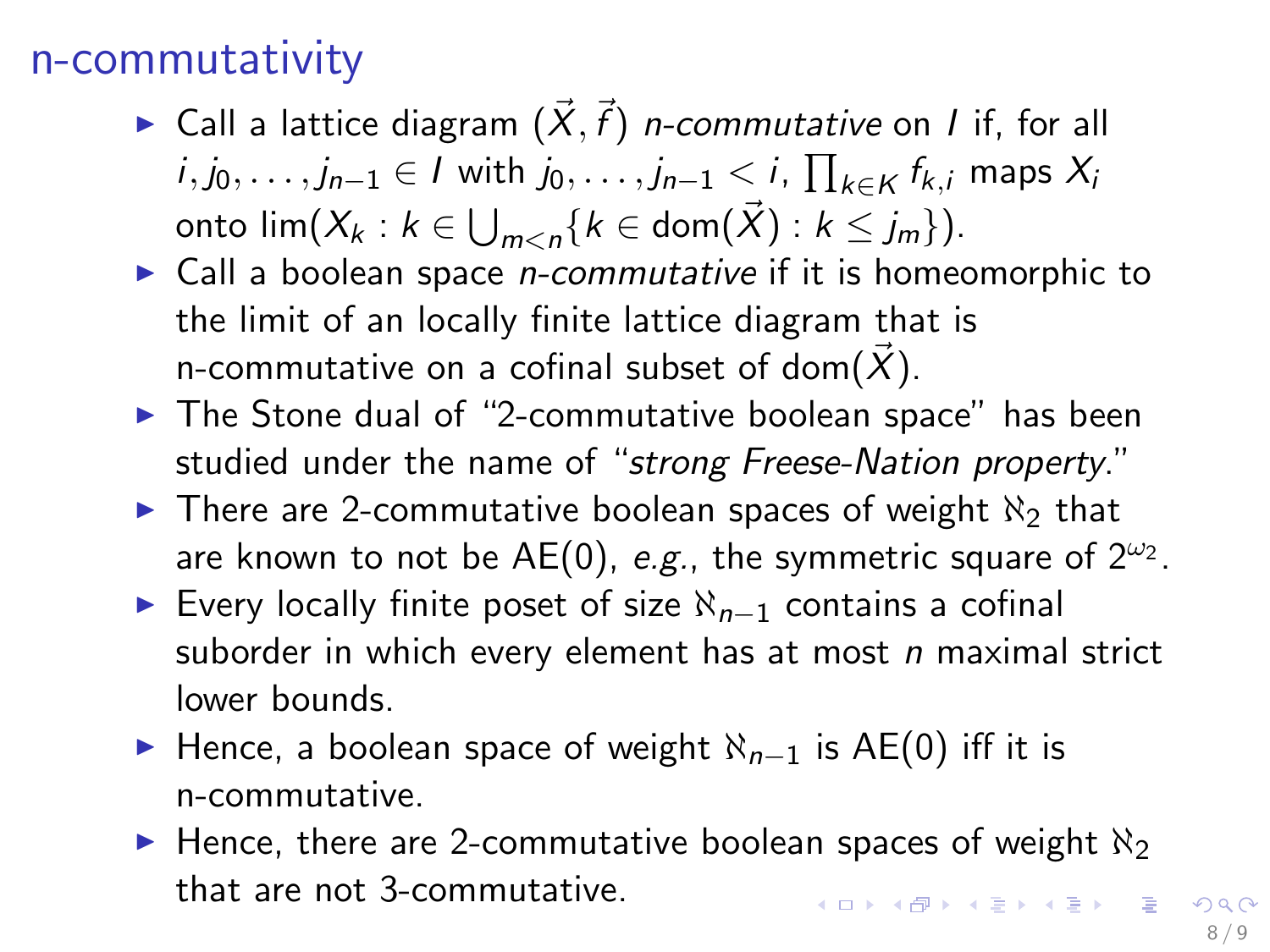$\triangleright$  A boolean algebra A is said to have the Freese-Nation property, or FN, if  $A \cap M \leq_{\sf rc} A$  whenever  $A \in M \prec H(\theta)$ .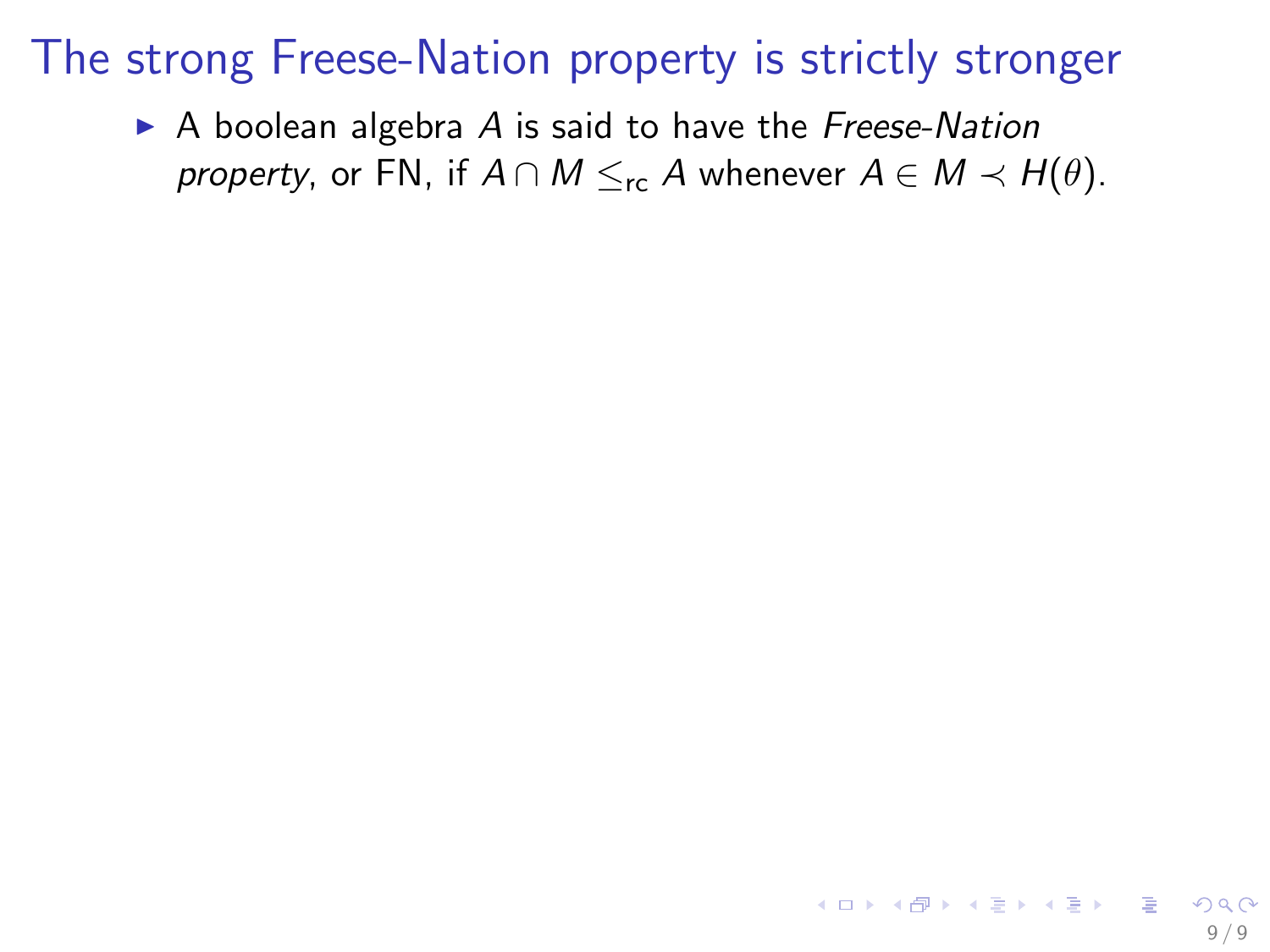- $\triangleright$  A boolean algebra A is said to have the Freese-Nation *property*, or FN, if  $A \cap M \leq_{\text{rc}} A$  whenever  $A \in M \prec H(\theta)$ .
- $\blacktriangleright$  Heindorf and Shapiro introduced the strong Freese-Nation property, or SFN, and showed that it implied the FN, and asked if the implication was strict.

9 / 9

イロト 不優 ト 不思 ト 不思 トー 理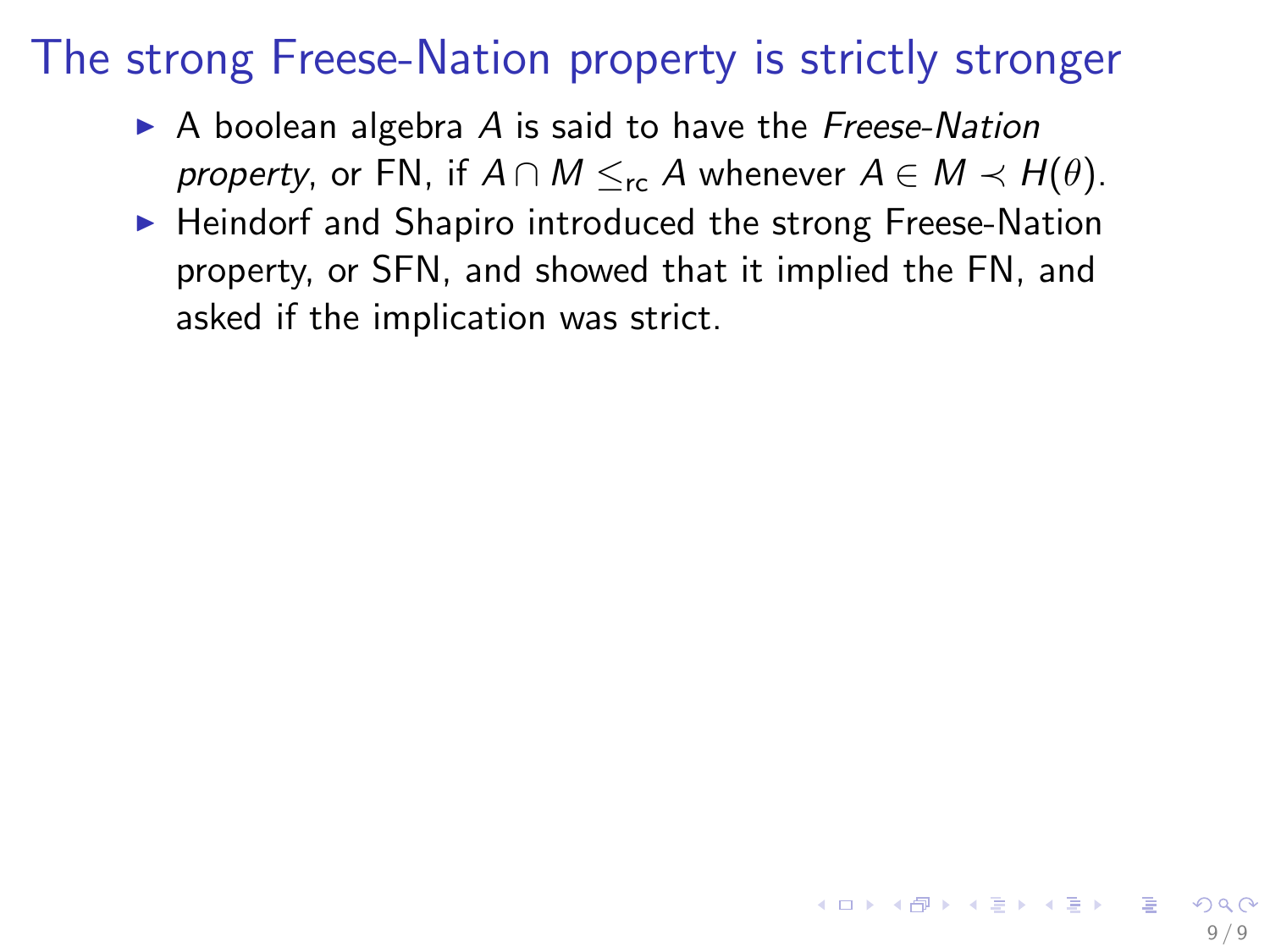- $\triangleright$  A boolean algebra A is said to have the Freese-Nation *property*, or FN, if  $A \cap M \leq_{\text{rc}} A$  whenever  $A \in M \prec H(\theta)$ .
- $\blacktriangleright$  Heindorf and Shapiro introduced the strong Freese-Nation property, or SFN, and showed that it implied the FN, and asked if the implication was strict.

If  $A$  is a boolean algebra,  $(M_\alpha)_{\alpha<|A|}$  is a long  $\omega_1$ -approximation sequence, and  $A \in M_0$ , then, for all  $\alpha < |A|$ ,  $i < \mathcal{T}(\alpha)$ , and  $a\in A\cap M_\alpha\setminus\bigcup_{\beta<\alpha}M_\beta$ , set  $\sigma_i(a)=\min\{b\in A\cap M_\alpha^i: b\geq a\}$  if it exists.

9 / 9

イロト 不優 ト 不思 ト 不思 トー 理